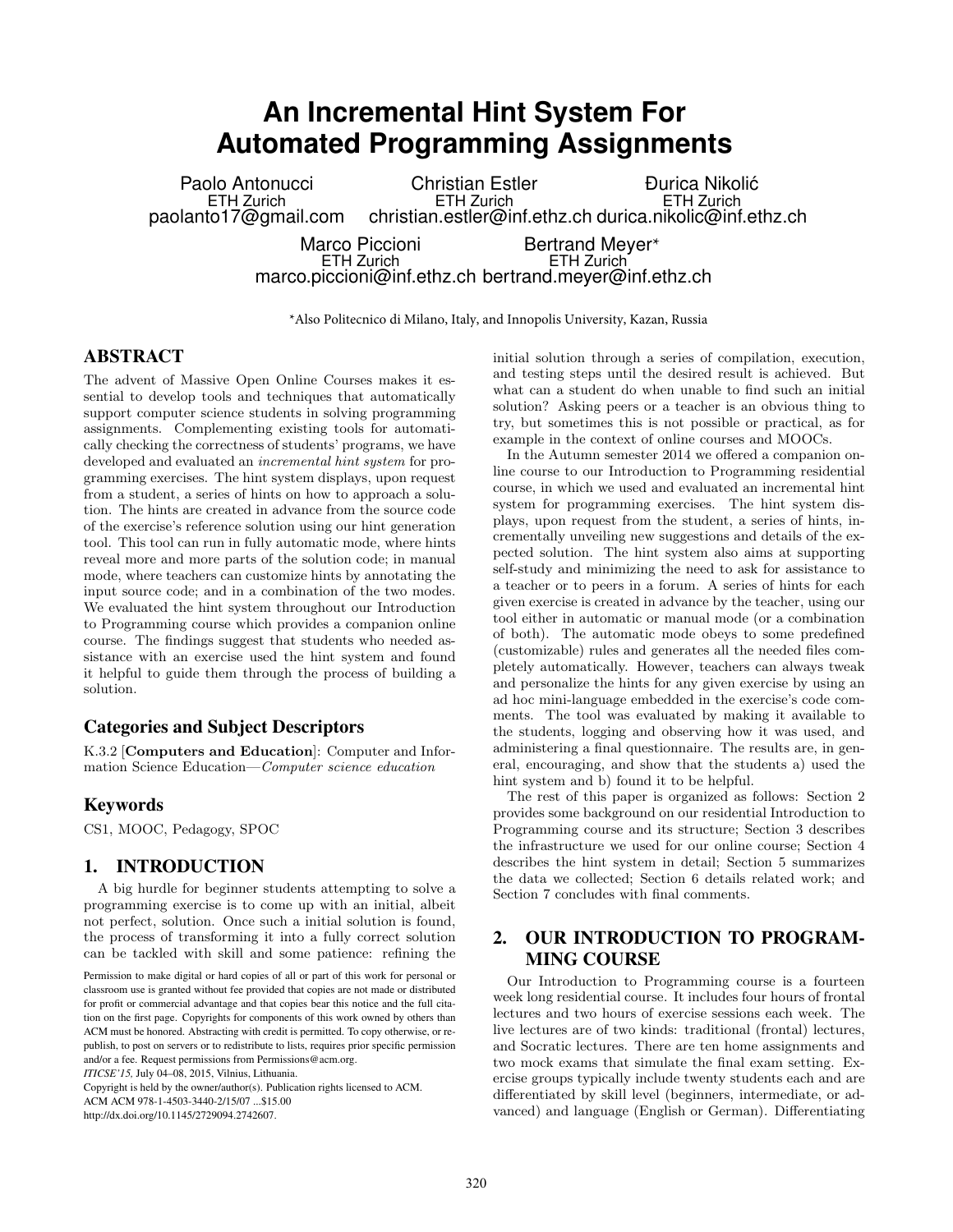the exercise groups according to students' self-assessed skill levels proved to be beneficial, as it lead to more homogeneous groups, which helped to keep students of different skill levels interested and motivated.

Throughout the rest of this paper we refer to the Introduction to Programming course we taught in the Autumn semester of 2014. Its students reported, similarly to previous years, the following distribution of preexisting programming experience: 64% of students came with some object-oriented programming experience, 25% had non-object-oriented programming experience, and only 11% had never programmed before. Additionally, 19% of our students attended the residential course while having a part-time job that required some programming.

The programming language of choice for our course was Eiffel [6]. Eiffel makes it easy to express and teach objectoriented concepts and methods, and allows for a gentle introduction to program verification through design by contract [5].

# 3. OUR ONLINE LEARNING PLATFORM

The residential course described in Section 2 was accompanied by an online course, which provided video lectures, quizzes and programming exercises. The infrastructure we used for the online course consisted of three parts: a Moodle<sup>1</sup> installation, enhanced with a plugin we developed for in-video quizzes, a web-based programming environment, Codeboard<sup>2</sup>, for compiling and executing programs in the browser, and our incremental hint system.

The online course sequence is linear and consists of 14 lectures. Every online lecture is divided into one or more segments (of variable duration), one or more quizzes, and zero or more programming exercises. Topics' durations vary between 5 and 40 minutes, with an average of 17 minutes.

To tackle the known issues deriving from reduced attention span [7], we embedded quizzes within longer video lecture segments. The purpose of the quizzes is twofold: to allow attention span recovery by breaking the online lecture flow, and to test short-term topic comprehension. In general, we designed quizzes and exercises to be useful in the short term (after taking an online lecture) and in the long term (for reviewing material for the exam, that in our case takes place 8 months after the course end).

Our web-based programming environment, Codeboard, allows students to write, compile, test, and submit programs from within the browser. Submissions are automatically graded based on a set of unit tests provided by the teacher. Using this web-based tool removes the need to install any ad hoc software for the students and simplifies the distribution and grading of exercises for the teacher. Codeboard integrates seamlessly with Moodle (and other e-learning platforms as well), making it possible to exchange data about students' progress and grades between the two systems.

#### 4. THE INCREMENTAL HINT SYSTEM

When solving in-browser programming exercises students have the option to request hints by clicking "hint" buttons. For each exercise there can be one or more hint buttons. At the beginning only the first button (corresponding to a level 1 hint) is active. Each other button becomes available after pushing the previous one. This section describes the hint system in detail.

# 4.1 Hint mechanism

AutoTeach [3], our hint generator, provides hints directly from within the source code. Hints are incremental, that is, they are organized in hint levels, each level containing more hints than the previous one. In practice, this means that for every exercise to be solved, which in most cases consists of a single class file, there are  $n$  versions of the class file that are generated in advance and served to students upon request, with the first file containing just the skeleton of the code (feature declarations, possibly routine contracts, etc.) and the following ones containing incrementally more information.

Hints are of two kinds:

- Textual hints: comments in the code manually written by the teacher which become visible from a specific hint level on.
- Code-revealing hints: a part of the solution the student is expected to implement. They are generated automatically by AutoTeach according to certain customizable rules.

These two kinds of hints can be combined at will for greater flexibility, allowing teachers, for example, to refer in a textual hint to a part of the code which they know it will become visible on the next hint level.<sup>3</sup>

# 4.2 Meta-commands and textual hints

Teachers write textual hints directly within the code by taking the solution files, annotating them with special processing directives called meta-commands, and passing them to AutoTeach. AutoTeach will then scan the file multiple times, once for each hint level, process the meta-commands, and generate the output files.

Meta-commands have the form of special comments within the code. They can either contain a textual hint, which should be printed to the output, or alter AutoTeach's default behavior in processing the code. In both cases, they may specify a range of hint levels, outside of which they are ignored. As an example:

−−# [3] HINT: Start by iterating on 'a numbers'

−−# [0−4] HIDE NEXT if

The first meta-command is a textual hint which must be printed to the output at hint level three and higher. The second meta-command shows one of the many supported processing directives, and indicates that between hint levels 0 and 4, the subsequent 'if' instruction should be hidden from the output.

# 4.3 Code processing

Although until now we have referred to "code-revealing hints", we have in fact developed a multi-level code processing model which determines the visibility of every part of the code. This model fits particularly well our purpose of generating hints based on revealing parts of the code, but nothing prevents it from being used for more general code processing tasks that need to distinguish between the visibility of different sections of the code.

<sup>1</sup> https://moodle.org, accessed April 22, 2015

 $^{2}$ https://codeboard.io, accessed April 22, 2015

 ${}^{3}$ For a code example, see http://goo.gl/YBVQpp, accessed April 22, 2015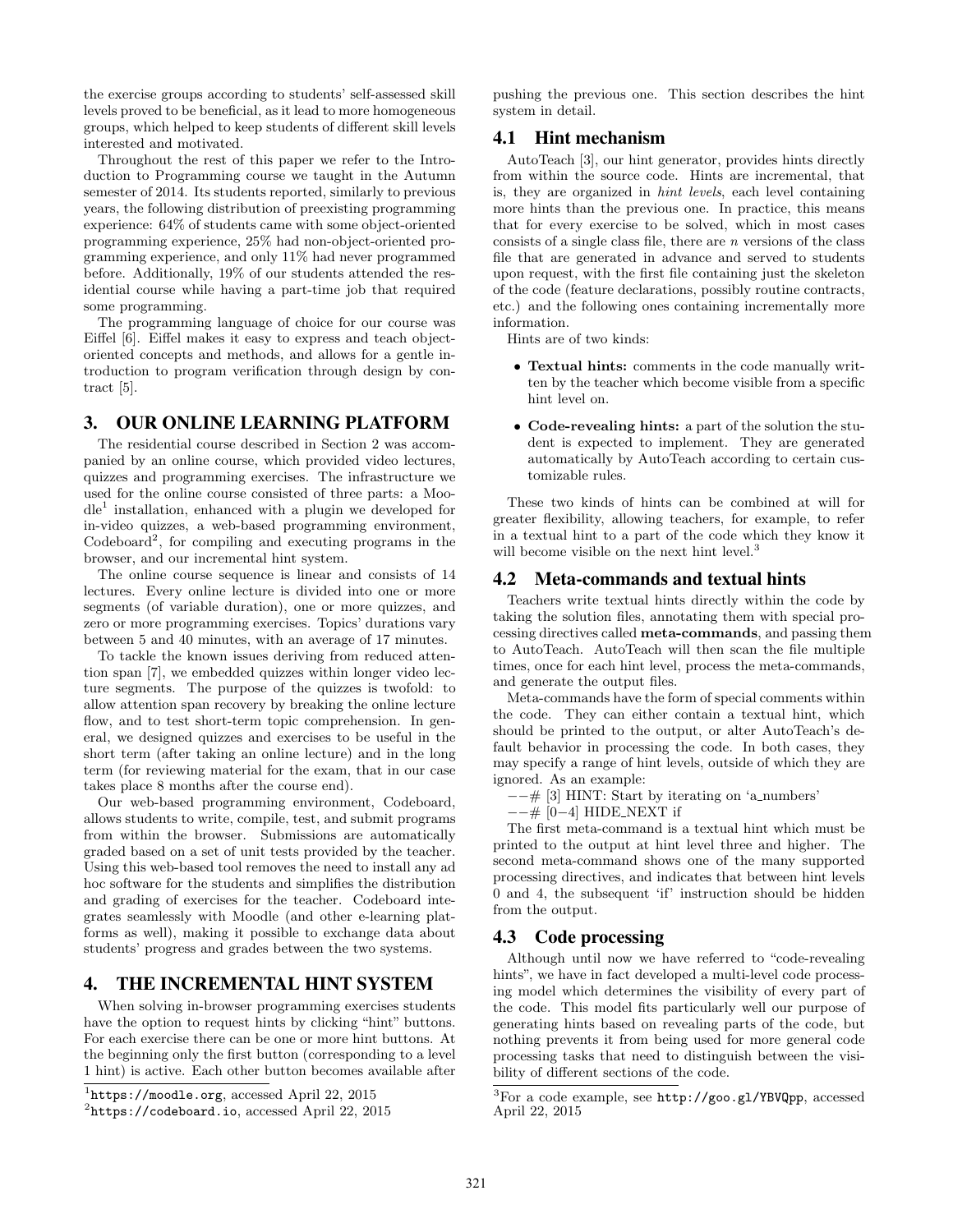The main design goal of this code visibility model and the related code processing system is to be as flexible and powerful as possible, and at the same time simple enough to be used in those cases where no particular customization is required. Ideally, we want our Hint Generator to be able to run on most exercises without any kind of extra annotation and yield a satisfactory result, which could be further refined with additional annotations only in cases where a high granularity of hints is important (mostly very short exercises).

#### 4.4 Code blocks

An important choice in designing the code visibility model is the granularity, that is, the elementary units which the Hint Generator should be able to handle. With respect to this, we define a list of supported code syntactic elements which we call "blocks". Blocks are classified as atomic blocks and complex blocks. The difference between the two is that complex blocks may contain other blocks (either atomic or complex) nested in them, while atomic blocks cannot contain any other kind of block. Examples of atomic blocks are instructions (excluding compound statements such as 'if's and loops), assertions in contracts, and conditions within 'if' statements. Examples of *complex* blocks are routine preconditions, 'if' statements, and 'if' branches. Figure 1 shows the decomposition of a code sample into blocks.



Figure 1: Decomposition of code into blocks.

#### 4.5 Block basic visibility

AutoTeach works by scanning class files sequentially, writing their content to the output files on the fly and replacing the sections of the source code that should be hidden at the selected hint level with a placeholder. As AutoTeach abstracts the input code into blocks, the ultimate question for every occurrence of a code block is for us: "should we print this block or should we hide it?".

The question is answered by a lookup in the **basic visibil**ity table (see Table 1). The basic visibility table is a table associating block types (rows) with hint levels (columns). Every cell of the table contains a boolean value indicating whether or not the corresponding block type should be visible, and thus be printed to the output, at that level. Cells can also be undefined (allowing for three possible values: true, false, and undefined), but we will ignore this for now.

#### 4.6 Block content visibility

The approach shown in the previous section is very simple and quite flexible, yet not flexible enough. For example,

|  | Table 1: Simplified basic visibility table. Rows cor- |  |  |
|--|-------------------------------------------------------|--|--|
|  | respond to block types, columns to hint levels.       |  |  |

| feature     | True  | True  | True |
|-------------|-------|-------|------|
|             | False | True  | True |
| instruction | False | False | True |

consider the code in Figure 1. Assume that, on a certain hint level, the teacher wants to show all the instructions appearing directly within the body of a routine, but wants to hide all those inside the body of an if statement, having therefore the output shown in Listing 1.

Listing 1: Desired output processing the code of Figure 1.

```
foo (a_{\text{p}}. BOOLEAN)do
   print ("Hello world!")
   if a_bool then
     − − Your code here!
   end
   print ("Goodbye world!")
end
```
According to what we have said so far, there is no way to achieve this. Working with the visibility of instruction blocks will not help, as it will affect both instructions inside and outside the 'if' statement. To make this possible, we need a new paradigm, which we call content visibility. This paradigm is orthogonal to and independent from the paradigm of basic visibility.

Every point in the code, where "point" means any place in the text on which we could click and set the cursor for editing, has a content visibility policy in force in that place. The content visibility policy is a boolean value which, as an approximate definition, indicates whether or not the code appearing in that region should be visible (i.e. printed to the output). The policy may also be undefined, which effectively allows for three different values for the content visibility policy (true, false, and undefined). In our case, to achieve the desired goal, we need to ensure that the content visibility policy be false within the body of the if instruction and true outside of it.

The distinction between atomic and complex blocks, which we introduced in section 4.4, becomes relevant here, as complex blocks can specify a content visibility policy, which is valid within their body. The content visibility policy for complex block types is defined in the content visibility table. This table is totally analogous to the basic visibility table: every row represents a complex block type and every column a hint level. The value in every cell (which may be undefined) indicates the content visibility policy for that block type on that hint level. Complex blocks for which the policy is undefined inherit the content visibility of the parent block, if any.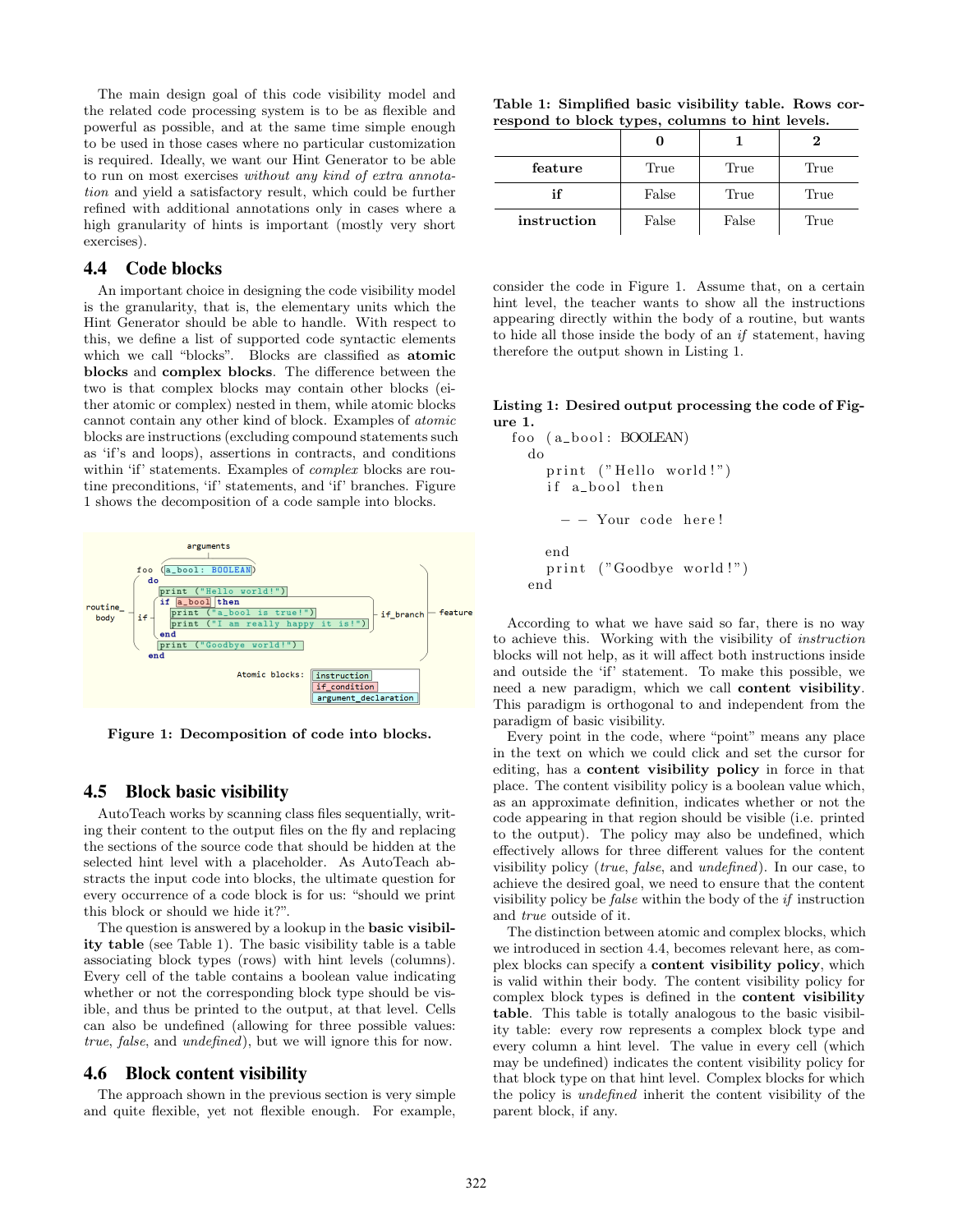We can now be more precise and state that the effective visibility of a code block is affected by the content visibility policy applicable at its position in the following way:

- Atomic blocks: their visibility is defined by the content visibility policy in force at their location. If the content visibility policy at their location is true, they will be printed to the output, if it is false they will be hidden.
- Complex blocks: no effect. Complex blocks are immune to the content visibility policy in force at their location. This design choice, which might be perplexing, is motivated by the thought that complex blocks build up the "boning" of the structure of the code. Setting the content visibility to false indicates the wish of hiding the "flesh" of the code, not the boning.

By now it should be clear that in our example we can obtain the output of Listing 1 by using the content visibility table shown in Table 2.

Table 2: Simplified example of a content visibility table. Rows correspond to block types, columns to hint levels.

| routine_body | False | True  | True |
|--------------|-------|-------|------|
|              | False | False | True |

#### 4.7 Joining the concepts: hint tables

In the previous sections we have introduced the two orthogonal concepts of blocks' basic visibility and content visibility. In both cases, we left open the question of what happens if the visibility of a block is undefined. We can now join the two concepts and provide the final visibility rules for code blocks, which will answer this question.

- The visibility of **complex blocks** is simply equal to their basic visibility. However, they have the ability of specifying a content visibility policy valid within their body.
- The visibility of atomic blocks is equal to their basic visibility, if it is defined. If it is undefined, then their effective visibility is equal to the content visibility in force at their location, which in this case has to be defined (otherwise the table is malformed).
- In addition to the previous rule, no block can be printed if its parent block is not visible. This is in order to avoid having "detached" blocks in the output, which would be confusing to students and possibly break the syntactic validity of the generated output.

Clearly, these rules require the two visibility tables (basic and content) to be harmoniously used together, which is only possible if they are thought from the beginning as the two sides of the same coin. The combination of both tables takes the name of hint table.

In addition to these rules, AutoTeach supports overriding the processing policies defined in hint tables through the use of specific meta-commands. These make it possible, for example, to force all argument declarations to be always visible throughout a file, or a specific crucial instruction to remain hidden until a higher hint level than the one defined in the table is reached. The teacher can even decide to load a blank (all undefined) hint table and exclusively rely on visibility meta-commands to define how an exercise should be processed. This is thoroughly discussed in [3].

### 4.8 Flexibility of the mechanism

AutoTeach ships with a default hint table, for which we tried to find good general-purpose values which work well for the majority of exercises without requiring additional intervention. The table starts by only showing the bare  $f$ eature<sup>4</sup> declarations at level one, and then incrementally revealing routine arguments, contracts, and local variable declarations. The *existence* of complex instructions is then revealed, without their content, so that students get an idea of how the code is structured (for example, how many nested loops are needed). On the following step, some more information about complex instructions is revealed (the condition of 'if' instructions and the termination condition of loops). At this point, basic instructions are not visible yet. Going up one more level will then reveal all the instructions which are not contained in any complex instruction, producing an output similar to Listing 1. At this point the student sees almost everything, but still can't see the instructions within 'if' statements and loops, which are often the core of the solution of many programming tasks. Only at the highest hint level all instructions are eventually shown. For our course we decided to never show the whole solution, to avoid the scenario in which a students just unveils all the hints and then copy-pastes the solution without too much thinking.

In our experience, this table works remarkably well for most medium-sized exercises, providing good results without the need of even touching the source code. It is not unrealistic to imagine of using AutoTeach in a setting where teachers writing the exercises have no knowledge at all of the hint mechanism, and where batches of existing exercises need to be processed in this fully automated way, which would not have been possible if the hint system had only consisted of manual annotations defining the visibility of single instances of blocks.

AutoTeach also comes with the ability of loading alternative custom hint tables. This enables teacher to define a custom processing policy which may be completely different from our approach. The flexibility of the hint table model give teachers ample freedom.

Finally, there are cases where greater accuracy is required and where teachers may want to define the visibility of single instances of blocks. This is especially true for very short exercises, where students are only required to write a handful of lines of code and where showing a crucial instruction too early can spoil the solution. For these exercises, and wherever else necessary, teachers can use manual visibility annotations, slightly tweaking or radically redefining the processing policy of AutoTeach.

With AutoTeach, we believe we are providing an extremely flexible code processing tool. Although the basic processing is entirely automatic, teachers can step in at any time and take full control. Besides the AutoTeach tool itself, this code processing model is general enough to be applicable

<sup>4</sup> In Eiffel, the term 'feature' indicates routines, functions, and class attributes.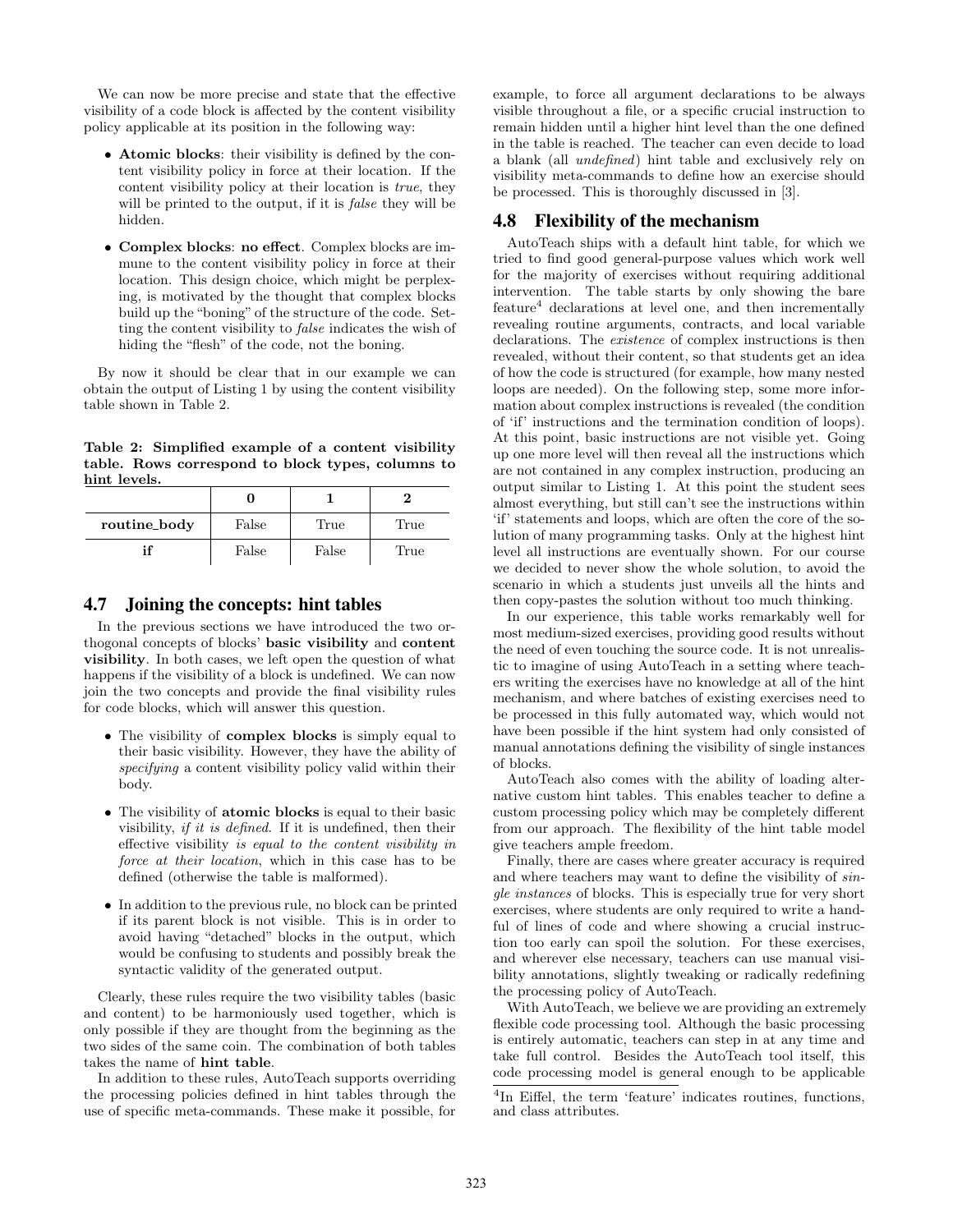Table 3: Hint system usage: NH is no. of students not using any hints,  $L_i$  is usage at hint level  $i$ , indicates non-existent hint levels.

| пцисател поп-елютент ппп тетею. |    |    |       |       |       |         |       |
|---------------------------------|----|----|-------|-------|-------|---------|-------|
| <b>EXERCISE</b>                 | NΗ |    | $L_2$ | $L_3$ | $L_4$ | $L_{5}$ | $L_6$ |
| Object creation                 | 34 | 40 | 32    | 29    |       |         |       |
| Refs and assignment             | 39 | 17 | 17    | 14    | 12    | 11      | 10    |
| Control structures              | 28 | 21 | 19    |       |       |         |       |
| Palindrome                      | 25 | 14 | 12    | 9     |       |         | 5     |
| Queue inverter                  | 21 | 19 | 18    | 16    | 16    | 15      |       |
| Recursive gcd                   | 25 | 11 | 9     | 8     | 8     |         |       |
| Decimal to binary<br>converter  | 16 | 21 | 20    | -19   | 18    | 18      |       |

to any general-purpose programming language with little or no changes, and we are looking forward to seeing alternative implementations of it which will make it available it to a broader audience.

# 5. DATA ANALYSIS AND RESULTS

We automatically collected usage data from the hint system, and asked students to answer a questionnaire to assess their experience using it. Table 3 shows which and how many hints the students used per programming exercise. These data suggest that a large number of students who submitted a solution did indeed use the hint system.

The ratio of students using hints (columns "L1" to "L6") to those not using them (column "NH") is non-negligible for all exercises. It also noteworthy that certain exercises like the one on object creation, which is perceived as more difficult, have a high hint usage ratio, while others, like the one on references and assignments, have a low hint usage ratio. Such information can be useful when assessing the exercises and possibly updating them for future iterations of the course.

Table 4 shows a more detailed view of the data from Table 3. For every exercise we show how many students submitted correct and incorrect solutions while using or not using the hint system. We observed that students who did not use the hints submitted almost all correct solutions (99.5%). In contrast, there are much fewer correct submissions by students who used the hints (63%). A possible explanation is that students with incorrect solutions (37%) would have needed further assistance. One way of achieving that could be by adding more hint levels and explanations within the hints.

Table 4: Number of correct and incorrect submissions, differentiated by usage or non-usage of the hint system.

|                     | <b>SUBMISSIONS</b> |              |                          |         |  |  |  |
|---------------------|--------------------|--------------|--------------------------|---------|--|--|--|
| <b>EXERCISE</b>     | not using hints    |              | $using \overline{hints}$ |         |  |  |  |
|                     | correct            | incorr.      | correct                  | incorr. |  |  |  |
| Object creation     | 33                 |              | 27                       | 13      |  |  |  |
| Refs and assignment | 39                 |              | 11                       | 6       |  |  |  |
| Control structures  | 28                 | $\theta$     | 11                       | 10      |  |  |  |
| Palindrome          | 25                 | $\mathbf{0}$ | 13                       |         |  |  |  |
| Queue inverter      | 21                 | $\mathbf{0}$ | 6                        | 13      |  |  |  |
| Recursive gcd       | 25                 | 0            | 9                        | 2       |  |  |  |
| Decimal to binary   | 16                 |              | 13                       |         |  |  |  |
| converter           |                    |              |                          |         |  |  |  |
| Total               | 187                |              | 90                       | 53      |  |  |  |
|                     | $(99.5\%)$         | $(0.5\%)$    | (63%)                    |         |  |  |  |

During our data collection students did not get penalties for using the hint system. Furthermore, students had unrestricted access to the hints. The only limitation we enforced was that students can access the hints only in sequential order from the least detailed to the most detailed, i.e hint level  $L_{i+1}$  only became accessible after accessing hint level  $L_i$ . We also controlled the students who solved an exercise more than six hours after using the hint system, as well as for students who solved an exercise without hints but subsequently accessed the hints out of curiosity. In both cases the numbers were negligible.

We had 38 students answering the final questionnaire, among which 16 (42%) actually used the hint system in at least one exercise. Among those, 5 students (33%) found the hint system too difficult to use, while for the rest  $(66\%)$ it was about right, or easy to use. In general, 73% of the students who tried the hint system found it useful, and 80% stated that the level of granularity of the hints was appropriate. Among the students who answered the questionnaire and did not use the hint system (58%), 68% said they did not need hints while solving the programming exercises, while 32% claimed they did not know they could use a hint system. The latter finding is interesting, as apparently advertising the hint system via email, in the lecture, and in the exercise sessions was not sufficient. Additionally, the minimalistic GUI we designed (just a "hint" button close to the frame in which students are supposed to write the code) might have negatively impacted the ability to notice the tool for some students.

In conclusion, our data indicates that the hint system was used by a large number of students and found to be helpful when solving programming exercises.

# 6. RELATED WORK

Maximizing learning for students is an obvious goal for educators, both in a frontal and in an online lecture scenario. A programming task can become frustrating when a student does not know where to start.

To the best of our knowledge, this is the first paper introducing an automatic hint system assisting students of an introductory programming online course in solving programming tasks. In recent years researchers in software engineering for education have worked on different critical challenges, such as problem generation [2, 4, 1], intelligent tutoring [8], automatic grading [10, 11], and facilitating human interaction in an online programming course [12].

Tillmann et al. [11] introduced Pex4Fun, an environment for teaching and learning programming. Their basic idea is that, given a task and a sample solution invisible to the student, the latter tries to work towards the solution by iteratively supplying code. At each iteration, Pex4Fun returns some passing and failing test-cases for the submitted code. The test-cases are computed automatically by using symbolic execution and a theorem prover. Students keep submitting new versions of the code until the tool cannot find any more failing test-cases. The failing test-cases can be seen as a kind of automatically provided semantical hints that students use to iteratively construct a solution, ideally semantically equivalent to the hidden one. In contrast, our hints are both syntactic and semantic, they are inferred from the sample implementation or provided by the teacher, and are preprocessed, which means they do not depend on the students' solutions.Our hints guide the students to our